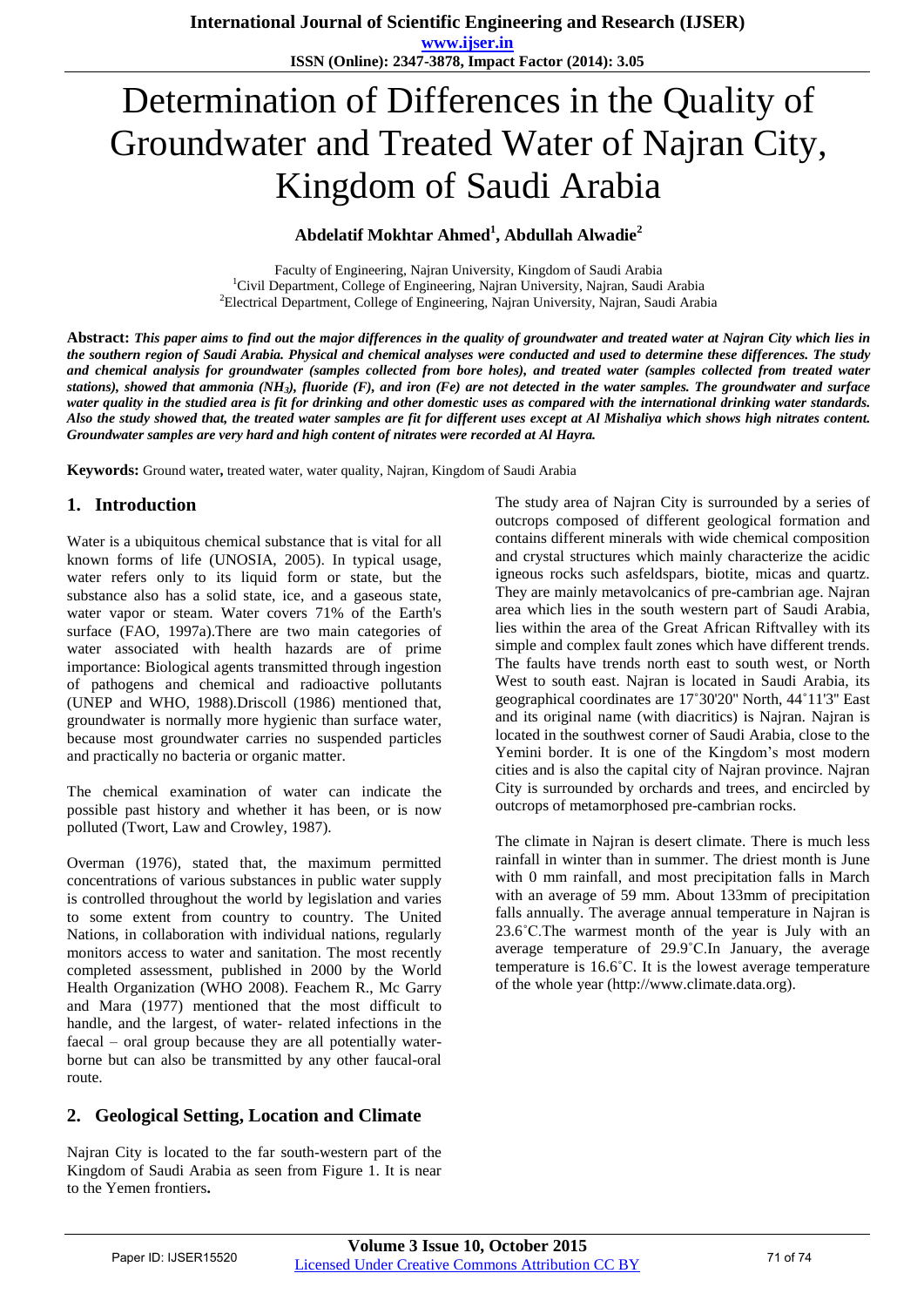#### **International Journal of Scientific Engineering and Research (IJSER) www.ijser.in ISSN (Online): 2347-3878, Impact Factor (2014): 3.05**



**Figure 1:** Location map of Najran City within the Kingdom of Saudi Arabia

## **3. Methodology**

Water samples were collected in one liter ethylene plastic bottles, after bottle was washed with soap and then with distilled water and then dried, were then washed each bottle with water well, or treated water plant to be studied. Figures 1 and 2 show some water samples taken from a groundwater well and a treated water station in Najran City. Then the physical parameters were measured in the field (pH, EC, T, TDS) and then take the remainder of the sample to the laboratory to measure the chemical parameters (Na, K, Ca, Mg, Fe, Total hardness, total alkalinity, CL, F, SO4,  $NO<sub>2</sub>$  and  $NO<sub>3</sub>$ ).



**Figure 1:** Groundwater sample taken from a borehole at Najran City

#### **4. Physical Parameters**

PH, Electrical conductivity (EC), Total dissolved Solids (TDS), Turbidity and Dissolved oxygen. The above parameters were measured, on-site immediately after the collection of samples. Measurements of pH in the field were conducted by using an instrument model HANNA HI 8424 pH meter. Turbidity has been measured in the field using a turbidity meter (Lovibond-Turbi Check SN10l21759).The total dissolved solids (TDS) has been measured in the field using the instrument Electrical Conductivity TDS meter (SPER SCIENTIFIC, 850038 Pure Water Meter).A dissolved oxygen meter has been used for the measurement of dissolved oxygen in the water samples in the field.



**Figure 2:** Treated water sample taken from Al Athayba treated water station

## **5. Results and Discussion**

The physical parameters studied and analyzed in the area surveyed and comprise the following: Hydrogen ion concentration (pH), Dissolved oxygen (DO), total dissolved solids (TDS), electrical conductivity (EC) and Turbidity.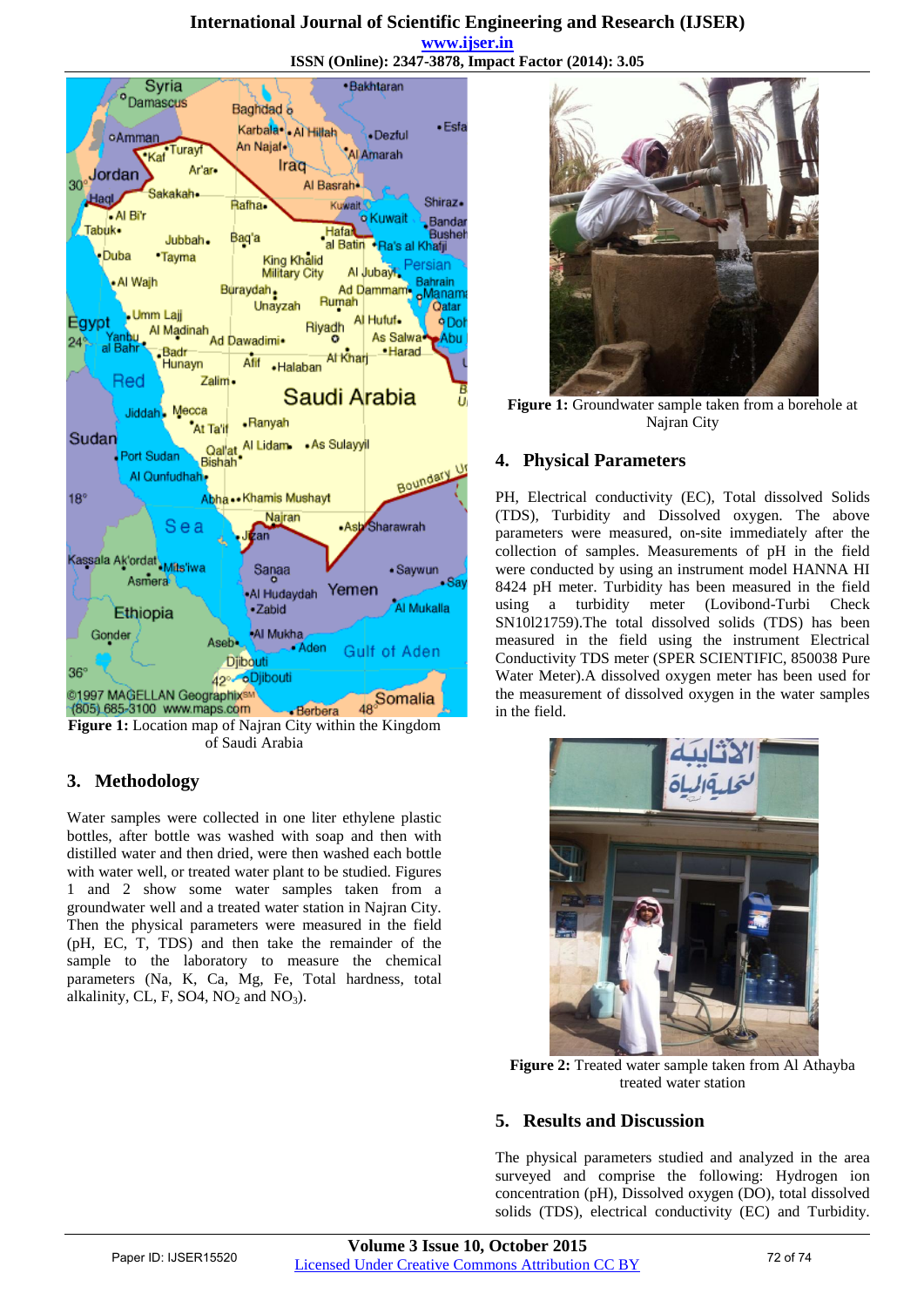Tables 1 and 2 shows the results of physical parameters for water samples collected from water stations and bore holes respectively.

| No. | Locality     | pН       | DO(mg/l) | $TDS$ (mg/l) | EC (uS)            | Turbidity (NTU) |
|-----|--------------|----------|----------|--------------|--------------------|-----------------|
|     | Al Hadan     |          | 0.03     |              | 151.9              | 2.33            |
| ∸   | Al Athavba   |          | $0.1\,$  | 147          | 293                | 0.32            |
|     | Al Uraisa    | ר ה<br>. | 0.03     |              | 2.4 <sub>m</sub> S | 0.30            |
|     | Al Mishaliya |          | 0.04     | 86.5         | 173.5              | 0.77            |

**Table 1:** Results of physical properties of treated water collected from treated water stations

**Table 2:** Results of physical properties of groundwater collected from boreholes

| No. | Locality    | PН  | DO(mg/l) | TDS(mg/l) | $EC(\mu S)$ | Turbidity<br>(NTU |  |
|-----|-------------|-----|----------|-----------|-------------|-------------------|--|
|     | Al Hadan    | 7.4 | 0.70     | 183       | 366         | 0.46              |  |
|     | Uraisa Farm | 7.6 | 0.05     | 41.5      |             | 0.55              |  |
|     | Al Shurfa   | 7.2 | 0.05     | 719       | 1438        | 0.48              |  |
|     | Al Hayra    | 7.4 | 0.06     | 909       | 1817        | 0.38              |  |

#### **6. Chemical Analysis**

The chemical analyses had been carried out at the chemical Laboratory of Water Administration at Najran City. They used the classical chemical methods for the investigation of different chemical parameters.

#### **7. Chemical Parameters**

The chemical parameters studied and analyzed in the treated water samples and those samples collected from bore holes (Groundwater), comprise the following: The major cations i.e.; Ca (Calcium), Mg (Magnesium), and the major anions which include Nitrite  $(NO_2)$ , Nitrate  $(NO_3)$ , Chlorides (CL), Sulfates  $(SO<sub>4</sub>)$ , and fluorides  $(F)$ , this beside the total hardness, total alkalinity, ammonia  $(NH_3)$ iron (Fe) as trace element.

Tables 3 and 4 shows the results of chemical analysis for treated water samples and groundwater samples collected from the study area. As can be seen from tables 3 and 4, chemical analysis for groundwater (samples collected from bore holes), and treated water samples collected from treated water stations, showed that ammonia  $(NH<sub>3</sub>)$ , fluoride (F), and iron (Fe) are not detected in the water samples. It was clear that according to the results of chemical analysis carried out in the study area, groundwater samples showed the water samples are very hard, while water collected from treated water stations are hard.

Also according to the results of chemical analysis done for the treated water samples, nitrates  $(NO<sub>3</sub>)$  were recorded high at Al Mishaliya (Table 3) while for groundwater samples chemical analysis showed high nitrates amounts at Al Hayra(Table 4).

| No. | Locality     | $NH_{3}$ | NO <sub>2</sub> | $NO_{3}$ | Сl       | SO <sub>4</sub> | T.H. | Ca<br>Hard. | Мg<br>Hard. | Fe   | F   | T.Alk. |
|-----|--------------|----------|-----------------|----------|----------|-----------------|------|-------------|-------------|------|-----|--------|
|     | Al Hadan     | 0.0      | 0.0             | 2.3      | ◠<br>ن ک | 10.0            | 150  | 120         | 80          | 0.12 | 0.0 | 100    |
| ∠   | Al athavba   | 0.0      | 0.2             | 12.3     | 35       | 38.6            | 140  | 110         | 30          | 0.0  | 0.0 | 90     |
|     | Al Uraisa    | 0.0      | 0.0             | 5.6      | 25       | 4.3             | 120  | 100         | 20          | 0.0  | 0.0 | 50     |
|     | Al Mishaliva | 0.0      | 0.51            | 56.2     | 50       | 22.9            | 150  | 120         | 30          | 0.0  | 0.0 | 90     |

**Table 3:** Results of chemical analysis of treated water

\*All units in mg/l

**Table 4:** Results of chemical analysis of groundwater collected from boreholes

| No.            | Locality    | NH. | NO <sub>2</sub> | NO:  | Cl  | $SO_4$ | T.H. | Ca<br>Hard. | Mg<br>Hard. | Fe  | F   | T.Alk. |
|----------------|-------------|-----|-----------------|------|-----|--------|------|-------------|-------------|-----|-----|--------|
|                | Al Hadan    | 0.0 | 0.0             | 32.6 | 35  | 32.8   | 200  | 160         | 40          | 0.0 | 0.0 | 95     |
| 6              | Uraisa Farm | 0.0 | 51              | 29.6 | 400 | 205.0  | 1500 | 1200        | 300         | 0.0 | 0.0 | 120    |
| $\overline{ }$ | Al Shurfa   | 0.0 | 0.04            | 23.2 | 200 | 155.7  | 500  | 400         | 100         | 0.0 | 0.0 | 100    |
| $\circ$        | Al Hayra    | 0.0 | 0.2             | 69.9 | 300 | 140.4  | 1000 | 800         | 200         | 0.0 | 0.0 | 90     |

\*All units in mg/l

# **8. Conclusion and Recommendation**

From the work done during the period of this study carried out for the investigation of groundwater (collected from bore holes), and treated water (collected from treated water

stations), quality in Najran town the following can be concluded:

 The groundwater and surface water quality in the studied area is fit for drinking and other domestic uses as compared with the international drinking water standards.